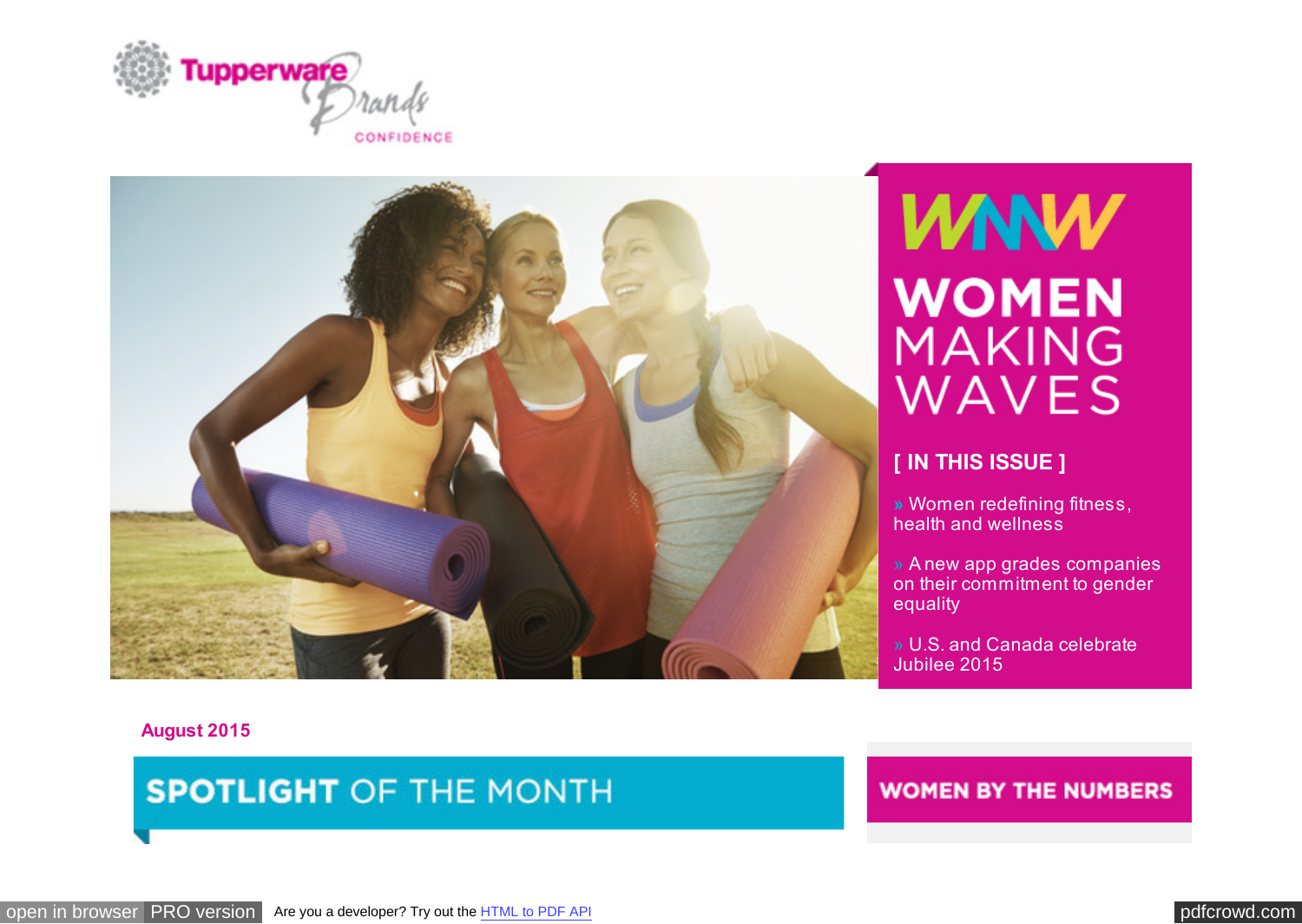This is an exciting and transformative time for women's fitness. Exercise and wellness trends have become a critical part of people's lifestyles, and there are many female entrepreneurs leading the charge in changing the ways women approach their health and fitness.

Women entrepreneurs are spearheading the building of fitness empires, as women worldwide are demanding unique and new ways to work out, stay in shape and have fun. Thirty-two year old Payal Kadakia built [ClassPass](https://t.e2ma.net/click/l94cs/ldkrsu/l9sf2i) – a monthly membership program that allows users to register for fitness classes at a number of gyms throughout their city through an affordable, streamlined process – from a near-failing startup to a company worth \$400 million. The ClassPass trend has also inspired the creation of other startups on the other side of the globe, such as [KFit,](https://t.e2ma.net/click/l94cs/ldkrsu/11tf2i) a recent arrival in Asia Pacific which landed a [\\$3.25 million funding round](https://t.e2ma.net/click/l94cs/ldkrsu/huuf2i) led by Sequoia and aims to make gyms and fitness more accessible in the region.

[SoulCycle](https://t.e2ma.net/click/l94cs/ldkrsu/xmvf2i) co-founders Elizabeth Cutler and Julie Rice have opened 41 studios across the United States in under 10 years, effectively cultivating a massive following of spinning (aka stationary cycling) fans.

But the innovation doesn't stop with fitness – it's also manifesting itself in the world of fashion. Micki Krimmel – tired of the fact that most women's activewear manufacturers only sell garments up to size 12, despite the average American women being a size 14 – [successfully](https://t.e2ma.net/click/l94cs/ldkrsu/dfwf2i) [crowdfunded](https://t.e2ma.net/click/l94cs/ldkrsu/t7wf2i) a line of superhero-themed activewear for women size XS-3XL.

Women are also pioneering the creation of fitness technology. At this year's Tech Open Air in Berlin – considered to be one of Europe's leading tech conferences – [women were at the helm](https://t.e2ma.net/click/l94cs/ldkrsu/9zxf2i) of some of the most exciting fitness technology products. Kat Farrants built a platform called [Movement for Modern](https://t.e2ma.net/click/l94cs/ldkrsu/psyf2i) [Life](https://t.e2ma.net/click/l94cs/ldkrsu/5kzf2i) which features unlimited yoga videos from the U.K.'s top instructors, all for less than the price of

excercise per week for women, recommended by the World Health **Organization** 

94

coutries around the world now have

Curves locations, after its recent debut in [Nigeria](https://t.e2ma.net/click/l94cs/ldkrsu/97bg2i)

150

minutes of moderate aerobic

# 196

 medical or fitness wearable devices on the market, [as of June 2015](https://t.e2ma.net/click/l94cs/ldkrsu/p0cg2i)

68 million

fitness trackers and health gadgets will be shippe[d to consumers this](https://t.e2ma.net/click/l94cs/ldkrsu/5sdg2i)

year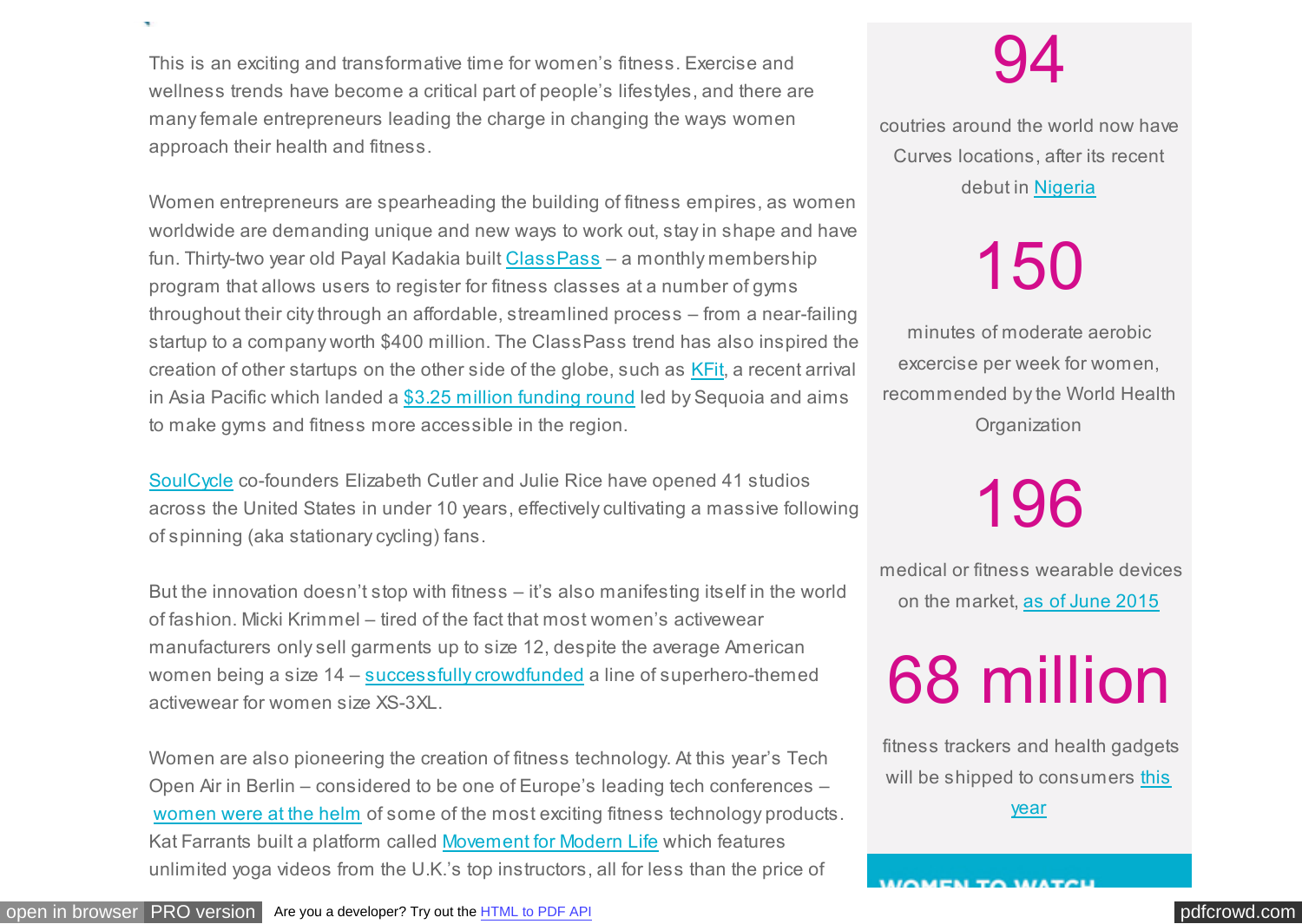one yoga class, which can be upwards of GBP 20. The event also featured Urška Sršen, the mastermind behind [Leaf](https://t.e2ma.net/click/l94cs/ldkrsu/ld0f2i) – a jewelry-like device that helps women quantify their health by tracking their sleep patterns, stress levels and menstrual cycles.

In addition, the way leading consumer brands talk about women's bodies in the context of fitness is undergoing a revolution. Sport England recently won a Gold Lion at the Cannes Lions International Festival of Creativity for its groundbreaking national campaign ["This Girl Can,](https://t.e2ma.net/click/l94cs/ldkrsu/150f2i)" which celebrates women's commitment to exercise – regardless of their shape, size or ability. The fitness magazine Women's Running helped break down stereotypes of fitness by featuring plus-sized model [Erica Schenk](https://t.e2ma.net/click/l94cs/ldkrsu/hy1f2i) on the cover of its August issue.

But fitness brands' increasing focus on women isn't just about good marketing – it's about good business, recognizing women as an important priority for growth. Dick's Sporting Goods recently [opened](https://t.e2ma.net/click/l94cs/ldkrsu/xq2f2i) [a chain of specialty women's fitness boutiques,](https://t.e2ma.net/click/l94cs/ldkrsu/dj3f2i) and Nike is [increasingly focusing on women's fitness](https://t.e2ma.net/click/l94cs/ldkrsu/tb4f2i) [product development](https://t.e2ma.net/click/l94cs/ldkrsu/934f2i) as a strategic imperative. This seems like a sound business strategy considering [women control \\$20 trillion per year in consumer spending](https://t.e2ma.net/click/l94cs/ldkrsu/pw5f2i) (and that figure is only getting higher!).

This revolution is also taking place in the digital world, as online female health and wellness influencers become the new fitness gurus, such as YouTube star Cassey Ho of [blogilates](https://t.e2ma.net/click/l94cs/ldkrsu/5o6f2i) fame. Millennials are now looking to these sources for advice, rather than traditional fitness gurus. Social media is also behind the growing "strong is the new skinny" mantra – a movement born from posts and photos on Instagram and Twitter that promote a more holistic sense of health and wellness defined by nutrition and mindfulness as opposed to dieting and extreme exercise.

Women around the world are standing up to shape a new generation focused on fitness by creating transformative female-focused technology, pushing back on

#### WUMEN IU WAILH



*Jennipher Walters and Erin Whitehead of Fit Bottomed Girls (photo via [wellcommons.com\)](https://t.e2ma.net/click/l94cs/ldkrsu/lleg2i)*

Former magazine publishers Jennipher Walters and Erin Whitehead founded Fit Bottomed [Girls \(inspiredby the Queen song](https://t.e2ma.net/click/l94cs/ldkrsu/1dfg2i) "Fat Bottomed Girls") with a specific mission in mind: to help women and girls find the fun in fitness and, in doing so, build healthier lifestyles and feel better about themselves. The website features a range of content – including exercise advice, fitness equipment reviews, healthy recipes, workout playlists and motivational success stories. Since founding the original Fit Bottomed Girls blog in 2008, Walters and Whitehead have co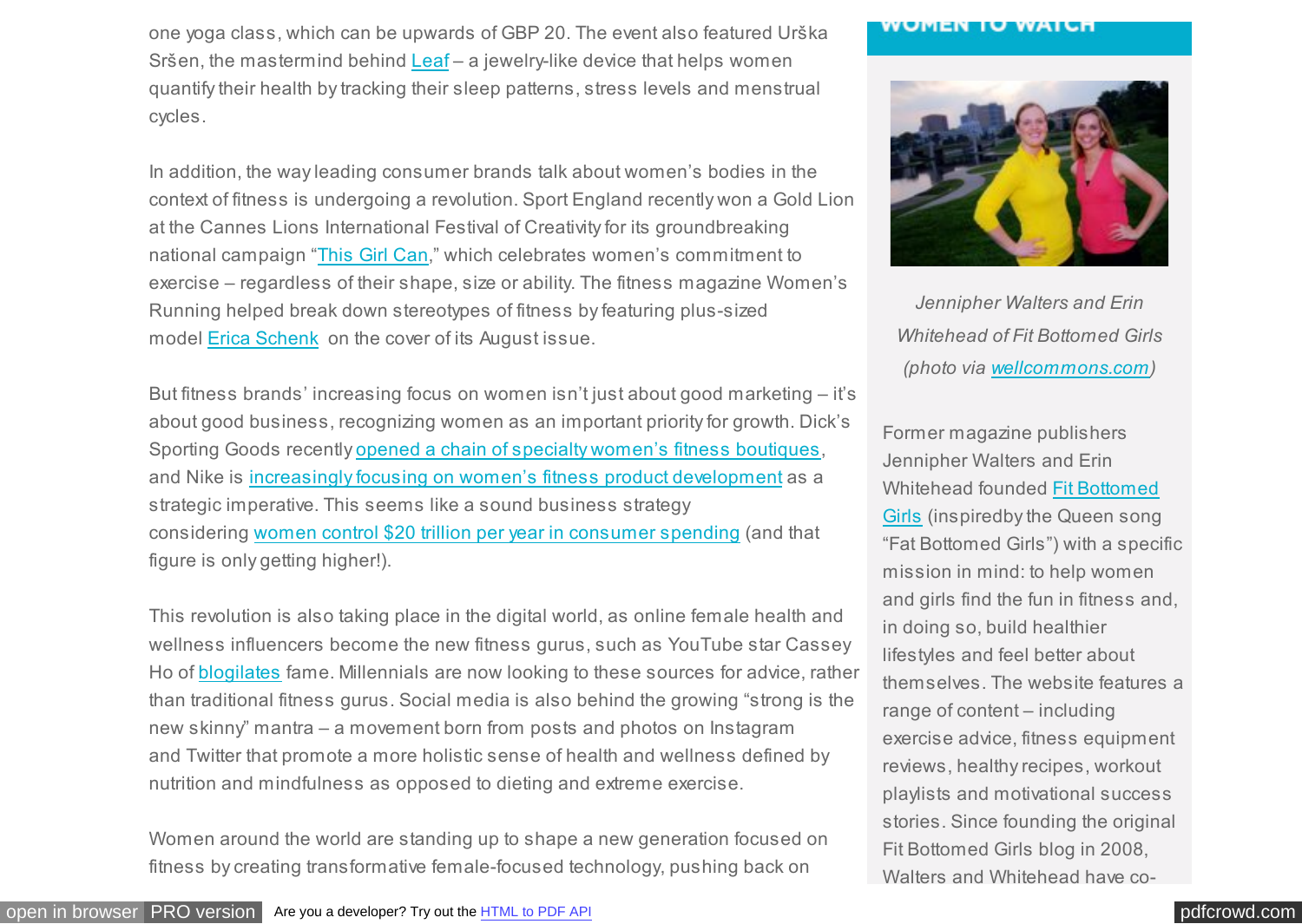industry standards of beauty and using new channels to generate meaningful conversations on the importance of health and wellness.

# **WOMEN IN THE NEWS**

# **New app grades companies on committment to women**



*New app rates companies on gender equality*

Nowadays, it's pretty easy to find out if a company operates under fair trade or anti-animal testing policies simply by looking at the label of a product. But what if you want to know if a company is committed to policies promoting gender equality? Enter the [Buy Up Index.](https://t.e2ma.net/click/l94cs/ldkrsu/lh7f2i)

Developed by Amy-Willard Cross and Andrea Rudert, the Buy Up Index app assigns

numerical ratings to companies based off of the business' efforts to enhance the status of women in its work force, marketing initiatives and philanthropic and CSR strategies, in order to help consumers make more informed purchasing decisions. The app's creators hope women will use their purchasing power to help move the needle on diversity and equality. (via [Fortune\)](https://t.e2ma.net/click/l94cs/ldkrsu/197f2i)

authored a book, The Fit Bottomed Girls Anti-Diet, and launched two more specialized websites – Fit [Bottomed Mamas and Fit Bottomed](https://t.e2ma.net/click/l94cs/ldkrsu/xygg2i) Eats[.](https://t.e2ma.net/click/l94cs/ldkrsu/drhg2i) To date, Fit Bottomed Girls has helped make fitness accessible to thousands of women all over the world.

Walters and Whitehead have co-

# **PURPOSE WATCH**

**Study shows CEOs with daughters more likely to be committed to corporate responsibility** A recent [study](https://t.e2ma.net/click/l94cs/ldkrsu/tjig2i) published by professors at the University of Miami and the China-Europe International Business School determined that CEOs with daughters invest more of their company's resources in CSR and have CSR ratings 11.9 percent higher than other firms. The researchers attribute what they call the "CEO-daughter effect" to male executives internalizing the experiences and values of their daughters. Still, a male CEO with a daughter doesn't create as much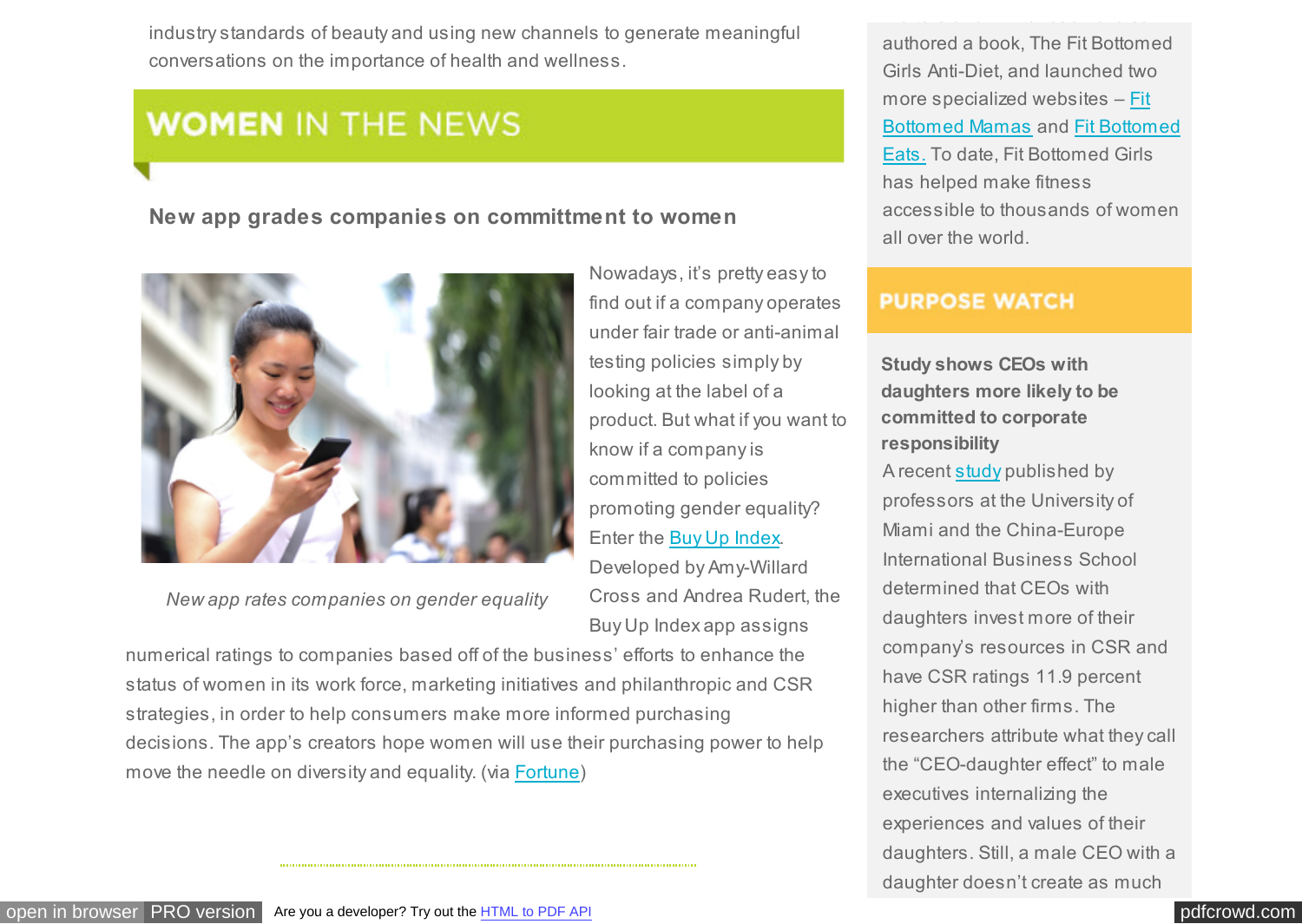# **Charts: Inequality of South African women on National Women's Day**

On August 9th, South Africa observed National Women's Day, which was founded to commemorate a protest led by 20,000 women of all races against the country's apartheid laws. The day sparked nationwide reflection on the status of South African women. Several charts published by Quartz reveal startling truths about gender inequality and poverty in South Africa. For example, 46 percent of South African women are currently earning R2,500 (\$200) or less per month, compared to 33 percent of South African men. Though the country has come a long way over the past two decades, it's clear that there is much more work that needs to be done. (via [Quartz\)](https://t.e2ma.net/click/l94cs/ldkrsu/h28f2i)

impact as a female CEO – the researchers concluded that the size of the CEO-daughter effect is only about one-third the size of the effect of a CEO being female. (via [Forbes\)](https://t.e2ma.net/click/l94cs/ldkrsu/9bjg2i)

**Pepsi's CEO interviewed by the Harvard Business Review in September Issue**



*Indra Nooyi speaks about purpose projects and business strategy at PepsiCo*

The September issue of the Harvard Business Review features an interview with Indra Nooyi, CEO of PepsiCo, who describes how social and environmental purpose projects have shaped her business strategy and how the



**Actress Emma Watson talks gender equality and HeForShe with Vogue UK**

The September issue of Vogue UK features actress Emma Watson, who discusses her role as a Goodwill Ambassador for UN Women. The interview provides insight into Watson's support of UN Women's HeForShe campaign, which was designed to encourage men around the world to stand up for gender equality and of which Tupperware Brands is a founding partner. In a promotional video for the issue, Watson asks leading voices in the fashion industry – including Bella Freud, Erdem Moralioglu and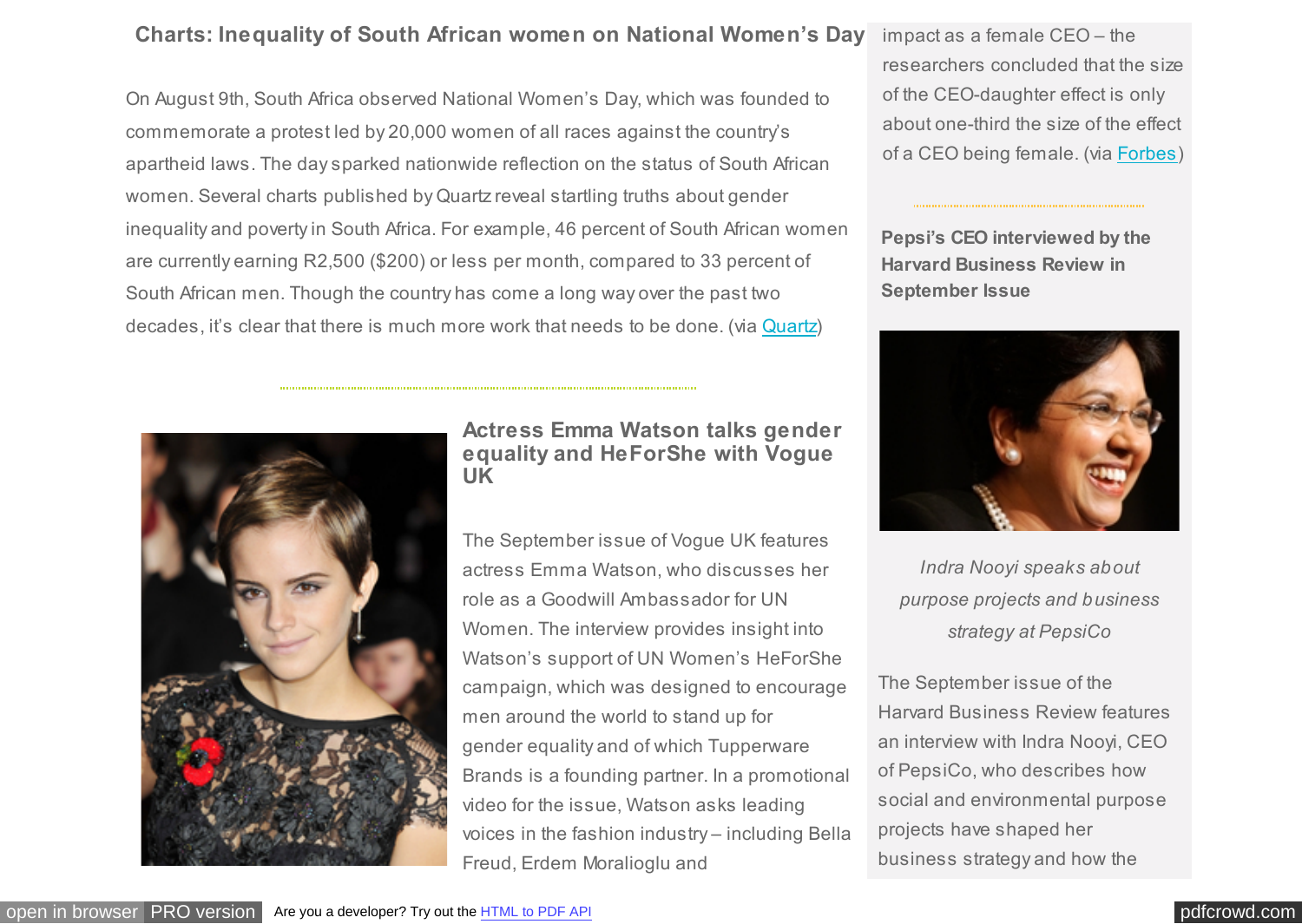*HeForShe ambassador Emma Watson promotes women's empowerment*

Stella McCartney – about their views on feminism and what they can do to promote gender equality. "We need to give a better message to women of all ages, all sizes and all nationalities," McCartney states. "We need

to allow women to feel comfortable in who they are." (via [Vogue UK\)](https://t.e2ma.net/click/l94cs/ldkrsu/xu9f2i)

# **TUPPERWARE BRANDS MAKING WAVES**

# **Tupperware Brands U.S. and Canada Celebrate Jubilee 2015**



*Energy in motion at Tupperware U.S. and Canada Jubilee 2015*



Tupperware's U.S. and Canada Jubilee 2015 took place in Florida this month with about 2,500 Tupperware sales force members in attendance to celebrate the past year. The attendees raised their energy to a whole new level this year under the Jubilee theme of (e)Motion, which stands for energy in motion.

Sales force members gathered in Orlando and spent some actionpacked days celebrating their exceptional accomplishments, learning about new products, participating in

demand for healthy products has transformed the company's portfolio. In the article, she sums up the company's social purpose vision in saying, "We realized we needed to engage our people's heads, hearts, and hands. We had to produce more products that are good for you. We had to embrace sustainability. Purpose is not about giving money away for social responsibility. It's about fundamentally changing how to make money in order to deliver [performance." \(via Harvard](https://t.e2ma.net/click/l94cs/ldkrsu/p4jg2i) Business [Review\)](https://t.e2ma.net/click/l94cs/ldkrsu/5wkg2i)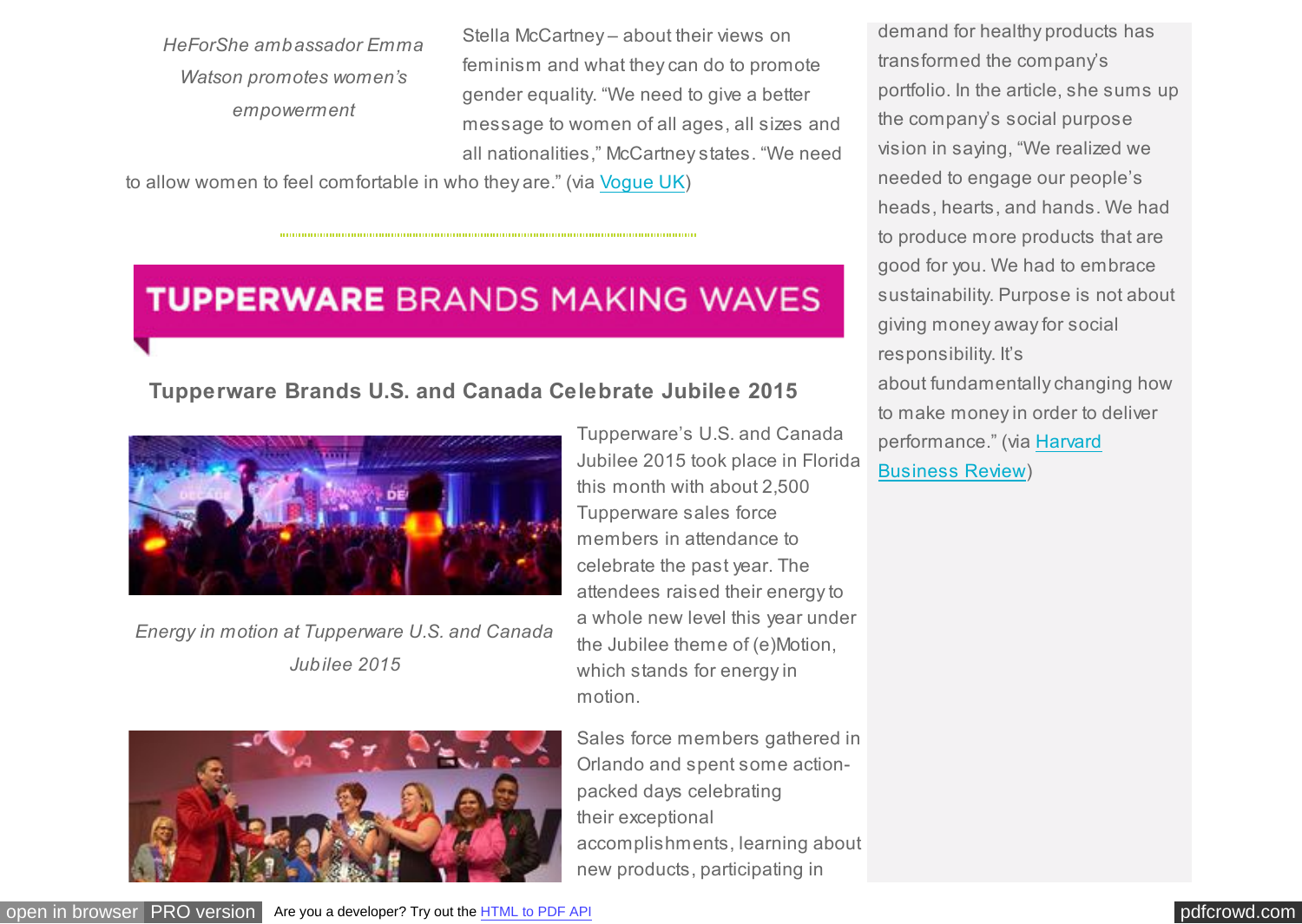

# *The newest Executive Directors Nicole Mongeon, Naomi Hartung and Miriam Flores at Jubilee 2015*

career-specific classes and sharing their personal Tupperware stories and successes with one another. Some sessions took a deep-dive focus on the purpose of Tupperware Brands and the many opportunities that can come from leveraging our mission in

the U.S. and Canada – particularly with millennials. Our Global Links scholar, Dr. Sharmistha Banerjee, also co-led a presentation to the Top Leaders/Earners in the business while at Jubilee.

The energy in motion was tangible all around from training sessions to recognition, to [glamming it up for the gala to rocking team spirit during fun night. Watch a video recap of](https://t.e2ma.net/click/l94cs/ldkrsu/dnag2i) the event her[e.](https://t.e2ma.net/click/l94cs/ldkrsu/tfbg2i)

# **Tupperware Women of the Month**

This month we're featuring two Tupperware Brands health and fitness mavens – Amy Hardman, Senior Manager Commercial Finance, TEAM, and Monica Riley, Manager, Associate Inclusion & Engagement.

# *Amy Hardman*

1. **You've had an impressive and inspiring journey – can you tell us about your pledge to do twelve runs and walks to raise money to battle cancer?**

On January 21, 2015, I celebrated my 10-year Survivor Anniversary from Stage 4 Non-Hodgkin's Lymphoma. I



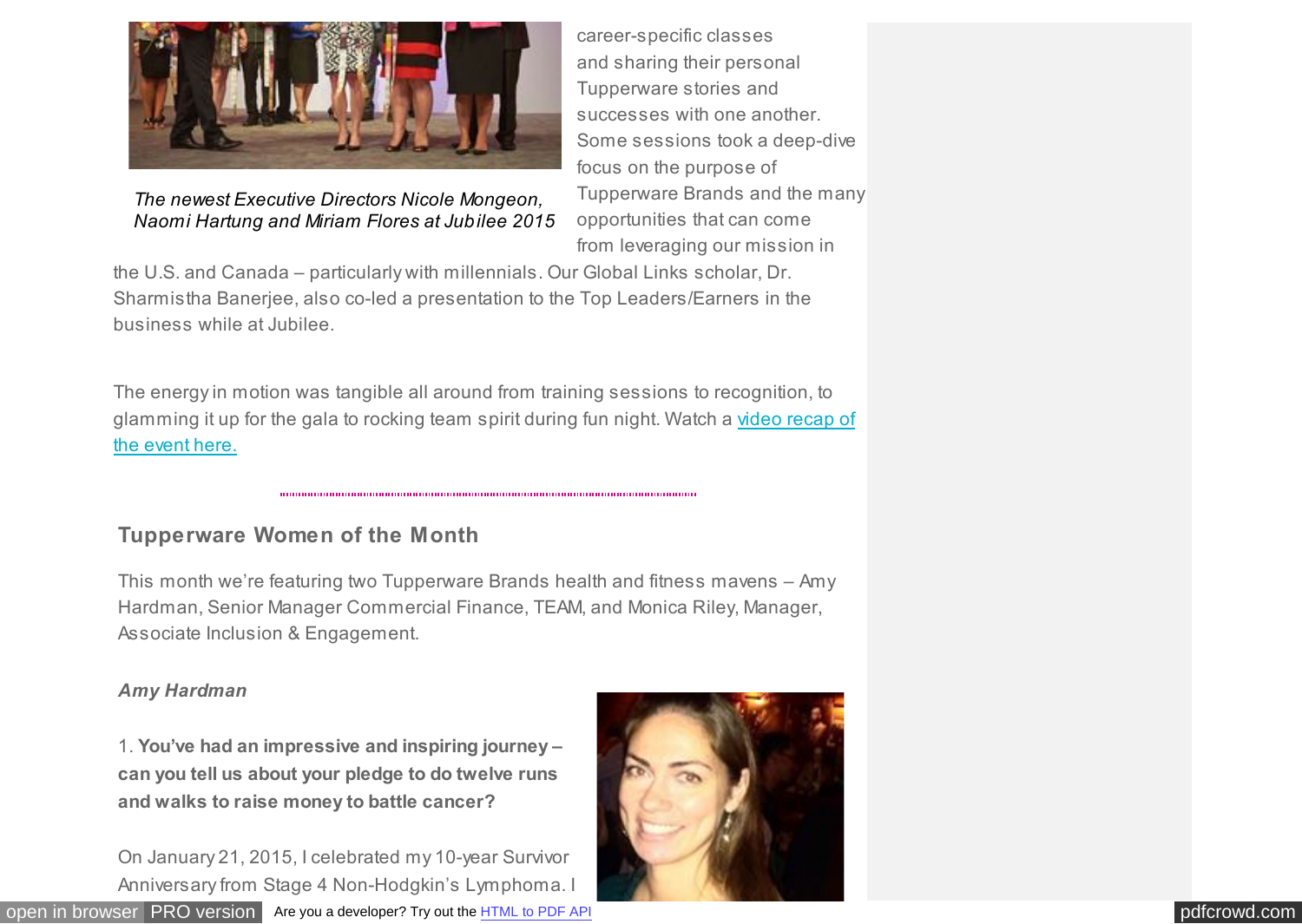decided to celebrate hitting double digits by doing a year-long journey of 10k run/walks. Each event would



take place in a different country and benefit local patient services charities of the event country as well as raise funds for research to eradicate the 12 most prevalent cancers worldwide.

I am here today because of research – because someone ran, walked, donated and made research and new treatments possible. I am also here because of a positive fighting attitude and lots of supportive people who treated me as a whole person, not just a number or someone waiting to die. I was still me, bald head and all. The fact that I benefited from doctors and patient services that saw "me" and not the IV poles, a devastating diagnosis and bald head was meaningful.

I love to travel and have now lived in Europe for almost four years. I feel very much a global citizen and that is why I decided to do these events to benefit multiple countries' patient services and the cancers that affect us all on a global scale. I also hope to inspire other cancer warriors who are now fighting the fight, be it patients or family and friends who are supporting, cheering and loving. It is my turn to give back and pay it forward. That is how I wanted to celebrate my "10th birthday."

## 2. **Where does your passion for fitness come from?**

I have always been active and adventurous since childhood – dancing, climbing trees, riding bikes and playing sports. I find that it helps me relieve stress, clear my mind and enables me to address each day in a more centered, holistic, mind-body-spirit connected fashion. It is also a great way to make friends and have fun!

# 3. **What's your #1 advice for someone who wants to jump start their healthy lifestyle?**

Try with something small, set a goal with a deadline, get a buddy to join you and encourage you and hold you accountable, and find something that you feel is really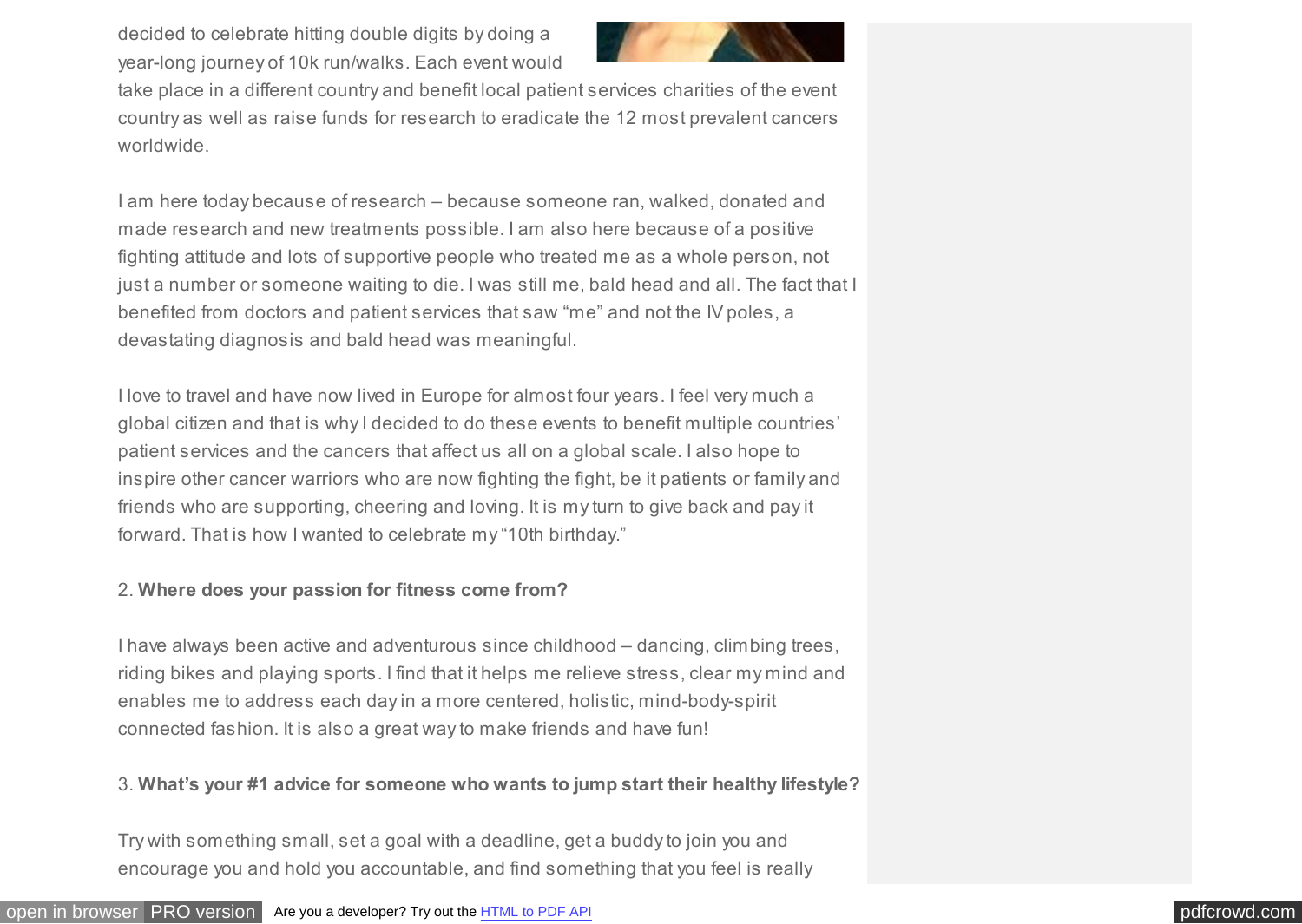interesting, fun or exciting that you have always wanted to try. It doesn't have to be what everyone else finds interesting, but what you find interesting. Point is to start! You don't have to run a marathon or a 10k to begin to reap wonderful benefits.

### *Monica Riley*

**1. As someone who has inspired many at Tupperware Brands around the world to gain healthy lifestyles and lose weight, what inspires you?** 

I am inspired by the Associates who have made a positive change in their lifestyle with the programs, activities and events Tupperware has allowed me to implement. I truly have a passion for health and wellness and I love the fact that the activities and events we offer to our Associates are fun and creative and does not make them feel as though they are working hard to achieve their fitness goal.



**2. As the head of Tupperware Brands' Global Health and Wellness Programs, are there any major achievements you'd like to highlight or call out? Or any initiatives you're most proud of?**

Since 2009, Tupperware Brands has received national recognition as Platinum Level START! Fit Friendly Company by the American Heart Association (AHA). AHA recognizes companies for making health and wellness of their employees a priority. Tupperware demonstrated at least nine criteria as outlined by the AHA in the areas of physical activity, nutrition and wellness to receive this designation. Tupperware is one of the few companies in Central Florida and the U.S. that have been recognized with this status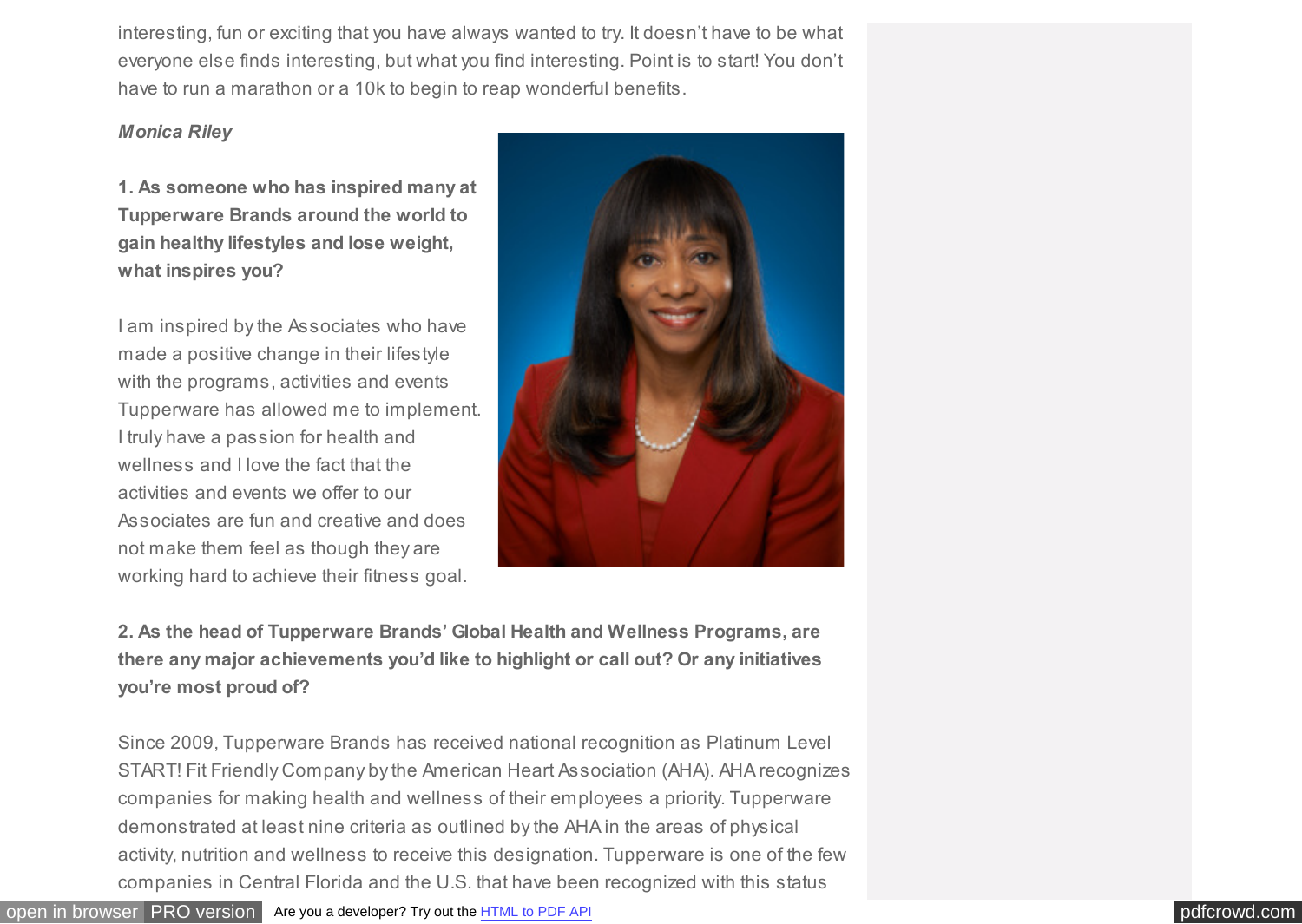through creative and innovative ways of engaging all levels of Associates in the organization.

On a quarterly basis, we have Global Health Initiatives (GHI) events and activities where we invite all 13,000 Associates across the globe to participate in an event or activity that focuses on fitness, health or nutrition. A toolkit is prepared and sent to the TupperFit Warriors in each market to implement the event in their respective market/country. For example, one GHI event was "World Water Week," during which the goal was to encourage Associates to drink the recommended daily quantities of water to help us fill the Tupperware Friendship Fountain in Orlando, FL. The Fountain holds 9,000 gallons of water. We had 8,197 Associates who participated and our Friendship Fountain was overflowing with water from around the globe. Associates consumed 15,878 gallons of water or 60,093 liters of water! By having this activity, more Associates begin to drink more water on a daily basis using many of our various Tupperware re-usable water bottles, tumblers and cups.

## **3. What's your favorite workout or health and wellness tip?**

My favorite time to work out is early in the morning. Monday, Wednesday and Friday I do weight and strength training with a personal trainer at our onsite gym and about 30 minutes of cardio on the stair climber. I am a runner, so on Tuesdays, Thursdays and Saturdays I do my practice runs beginning at 5:30 a.m. I love this time because I meditate, pray and plan my next activity or theme for the Associates while I am running. I do not like to run with music.



Got this as a forw ard? **[Sign up](https://app.e2ma.net/app2/audience/signup/1767976/1740631.30366551/?v=a)** to receive our future emails.